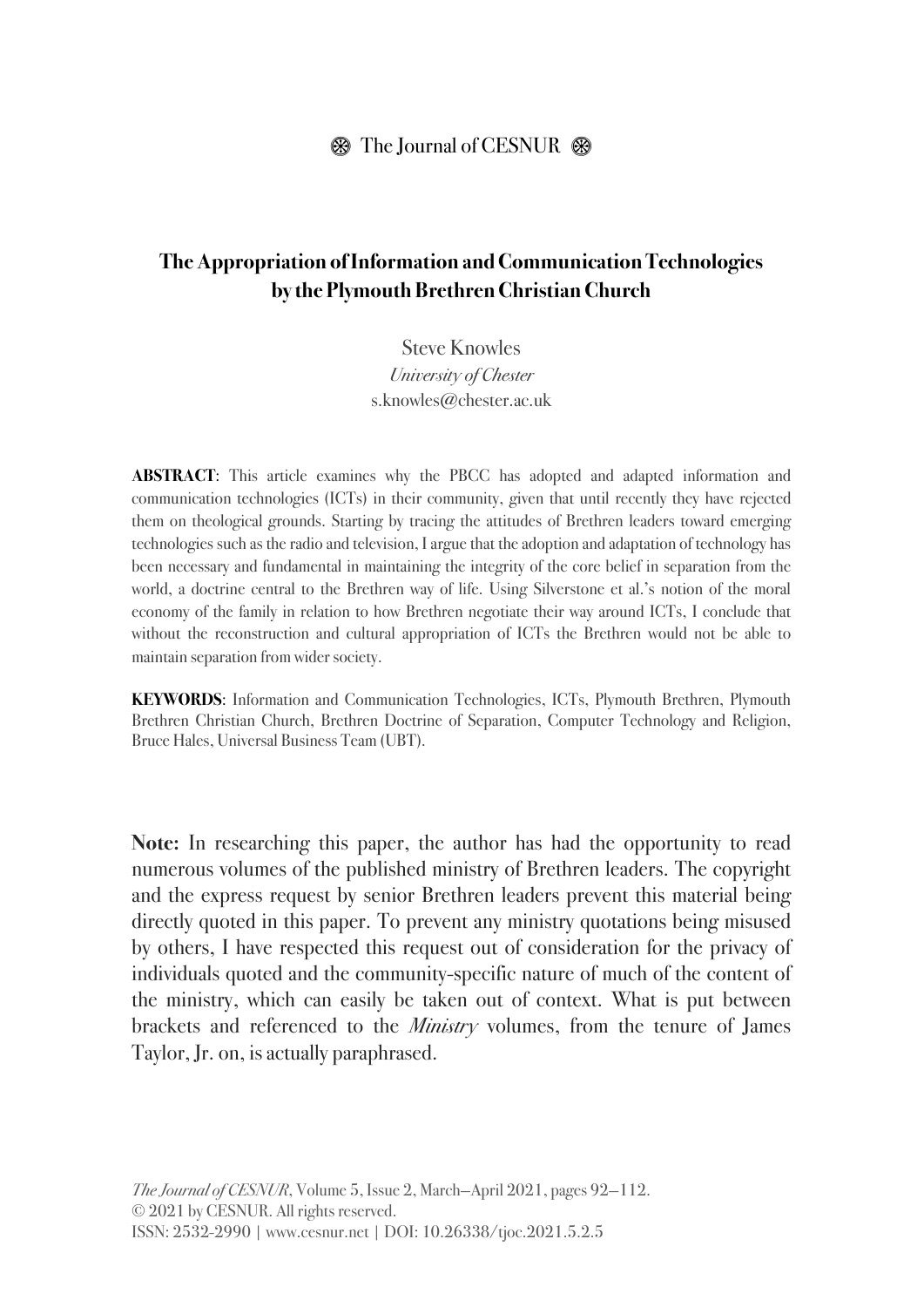### *Introduction*

Little is known about the Plymouth Brethren Christian Church outside the confines of their tightly bounded connexional communities. Information that does tend to filter out is usually negative in nature, and found in the form of exmembers' experiences or focused upon what is thought to generate good copy for journalists: usually that deemed to be controversial in nature (see for example Bachelard 2008). Probably, one of the more well-known, yet little understood, aspects of the Brethren is their caution regarding the use of new information and communications technologies (ICTs).

Indeed, it is only relatively recently that the Brethren have started to endorse some aspects of ICTs; computers, mobile phones and other hand-held devices are now common within Brethren communities. This appears to be in contradiction to previous Brethren teaching on the prohibition of ICTs and related technologies, which from the 1920s to the early 2000s have been consistently denounced. From the banning of radios and televisions, to the initial rejection of computers and mobile phones, Brethren teaching has been unambiguous in warning against the dangers of such technology. Brethren leaders have ministered that this aspect of technology can potentially turn households into "places of degradation" (Taylor Sr. 1963, 337); destroy families (J.S. Hales 1993b, 303); be used by the Man of Sin (Symington 1982a), and open up a maze of electronic evil (B.D. Hales 2009, 218).

This article first considers the key theological reasons for Brethren antipathy toward ICTs—the roots for the rejection of technology—before examining why there has been a seeming change of attitude toward it. The religious social shaping of technology (RSST) theoretical framework, developed by Heidi Campbell (2010), will be utilized to assess aspects of the history, core values, and processes of negotiation as well as wider social implications that the use of technology has on the Brethren. More importantly, I will use Silverstone, Hirsch, and Morley's work on the moral economy of the family in relation to how technology is appropriated, particularly regarding "how they [ICTs] are incorporated and refined in different terms, in accordance with the household's own values and interests" (Silverstone, Hirsch, and Morley 1992, 16) within the Brethren.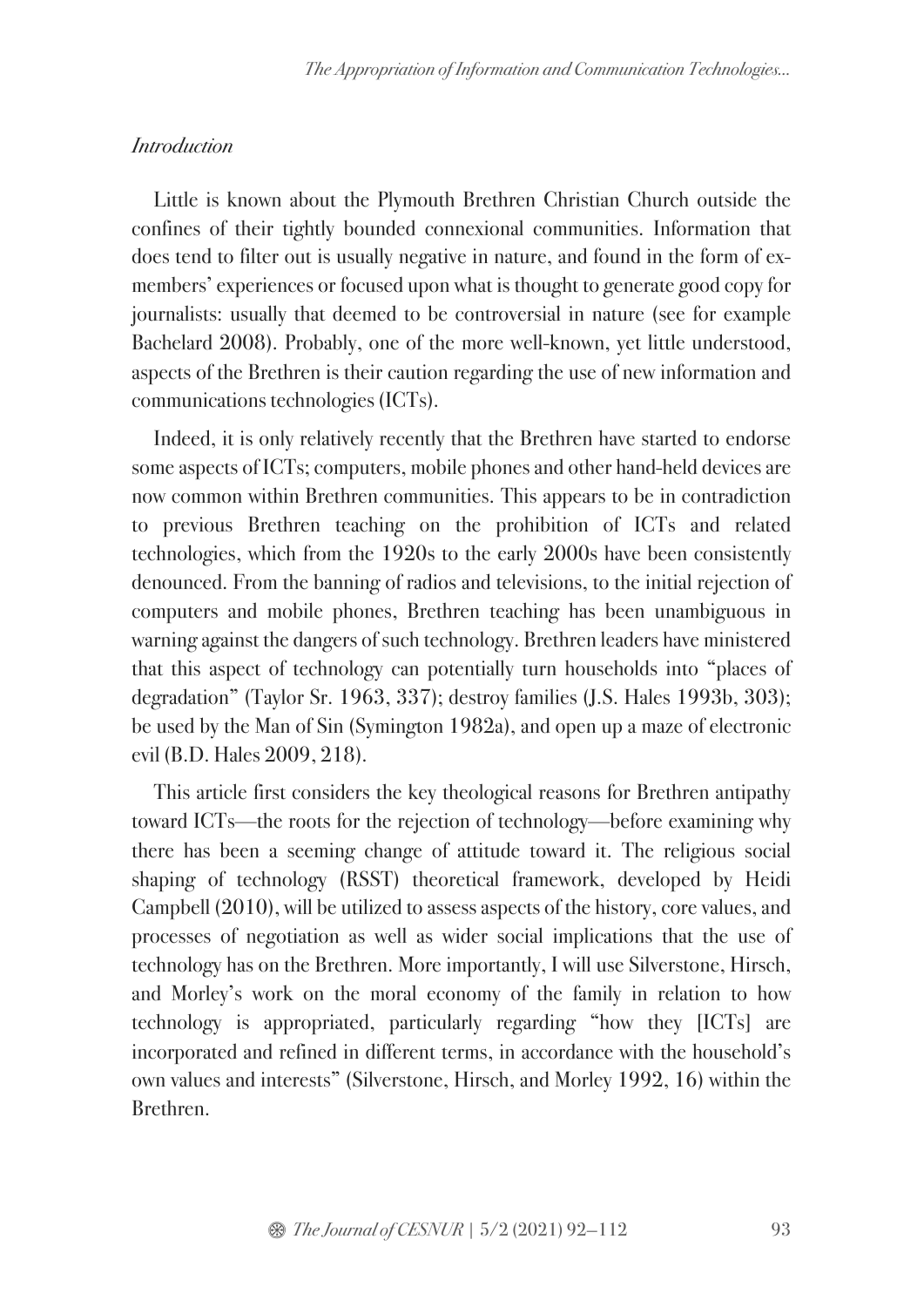It is the specifically moral aspect that provides an additional lens through which to analyze Brethren engagement with ICTs. Morality is central to Brethren life. To live as "pure" a life as possible that shuns evil is non-negotiable, and is pivotal to why Brethren maintain a tightly bounded community separate from the "world." I argue that the adoption and adaptation of technology, despite claims by critics that such an endorsement of ICTs is contrary to Brethren teaching, has been necessary and fundamental to maintaining the integrity of the core belief in separation from the world: to be "in the world but not of it," as one member put it to me. The doctrine of separation—a doctrine that has been the subject of much controversy—is a central tenet of Brethren teaching based on their understanding of the Bible, along with what is termed a gradual recovery of the truth through the world leader, also known as the "Minister of the Lord in the Recovery," or "Man of God".

Understanding the importance of the doctrine of separation for the Brethren is key for the analysis of their use of ICTs, because it provides the background context when tackling the difficult and complex questions regarding current engagement with technology.

# *I. Separation as a way of life*

#### Item 3 in the Brethren document *Faith in Practice* states:

The principle of separation… involves drawing away from the world in a moral sense, rather than in a physical sense. It represents a commitment to those with whom we celebrate the Lord's Supper, and involves choosing to celebrate the Lord's Supper and to eat and drink together in social fellowship only with those persons (Plymouth Brethren Christian Church n.d., 3).

Separation is a core principle that dominates the Brethren way of life: it is in the DNA of the Brethren (Grass 2006; Shuff 2005; Webster 2018). The Brethren were founded by John Nelson Darby (1800–1882), an Anglican clergyman, who deplored the hierarchical structure of the Anglican Church and what he thought were numerous departures from basic biblical principles. He expounded, along with others, separation from it in what became known as the Brethren movement, to get back to what he perceived to be biblical truth. As Bryan Wilson (1926– 2004) notes,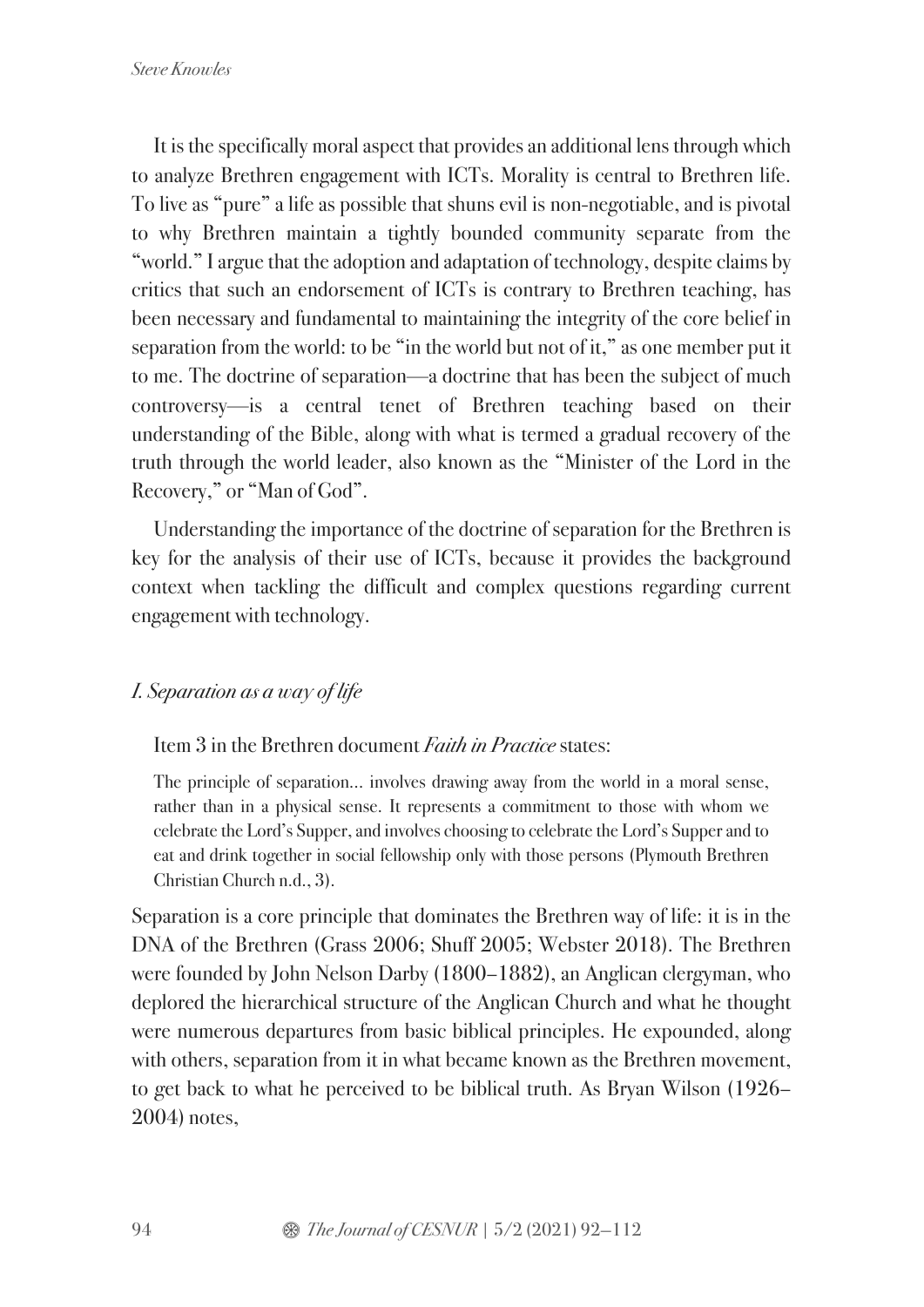The early Brethren believed that, by separating from what they regarded as the unwarranted and unlegitimated system that was represented by the organisation of churches, they possessed an adequate basis for unity of all properly motivated Christians (Wilson 1990, 89).

Ironically, despite its sectarian nature, Darby never intended to start a sect (Darby 2011, 354). Although seeking to develop new doctrinal and ecclesiological ideas, he did not purposely set out to establish what ultimately become a new group. Moreover, the Brethren did not consider themselves as a breakaway sect. Rather, they were a group of believers wanting to both restore the truth for the Church and depart from evil.

However, the nature of sectarian religion is that it generally demands more from its members, at least in its infancy. "Sectarian religion is serious religion: it determines an entire way of life" (Wilson 1990, 87). Darby's Brethren were no exception, and central to it was the core principle that all members should maintain separation from evil. As Darby developed his ecclesiology, separation became more of a dominant concern. In a pamphlet entitled *Separation from Evil God's Principle of Unity* (1834), he wrote "Separation…from evil, becomes the necessary and sole basis and principle…of unity" (Darby 2011, 356). Separation was not only necessary from corrupt ecclesiological institutions, it became increasingly necessary to maintain a pure and godly life. Thus, Darby encouraged Brethren to separate themselves from wider society.

The ensuing years saw the move toward stricter separation gather pace. In 1848, a serious disagreement caused a permanent schism resulting in the two streams that have since become known as the "Open" Brethren and "Exclusive" Brethren. The dispute concerned a controversy between Darby and another key leader of the movement, Benjamin Wills Newton (1807-1899), over the latter's views on Christology (Burnham 2004; Grass 2006; see Gardiner 1951 for the Brethren's own perspective). Darby interpreted Newton's teaching as erroneous and ultimately contaminating the fledgling group with the kind of heresy that infected Christendom; the very thing Darby wanted to depart from. Darby's intervention produced the "Bethesda Circular", in which he wrote:

If this [Newton's teaching] be admitted by receiving persons from Bethesda, those doing so are morally identified with the evil, for the body so acting is corporately responsible for the evil they admit. If brethren think they can admit those who subvert the person and glory of Christ, and principles which have led to so much untruth and dishonesty, it is well they should say so, that those who cannot may know what to do (Darby 2010, 164).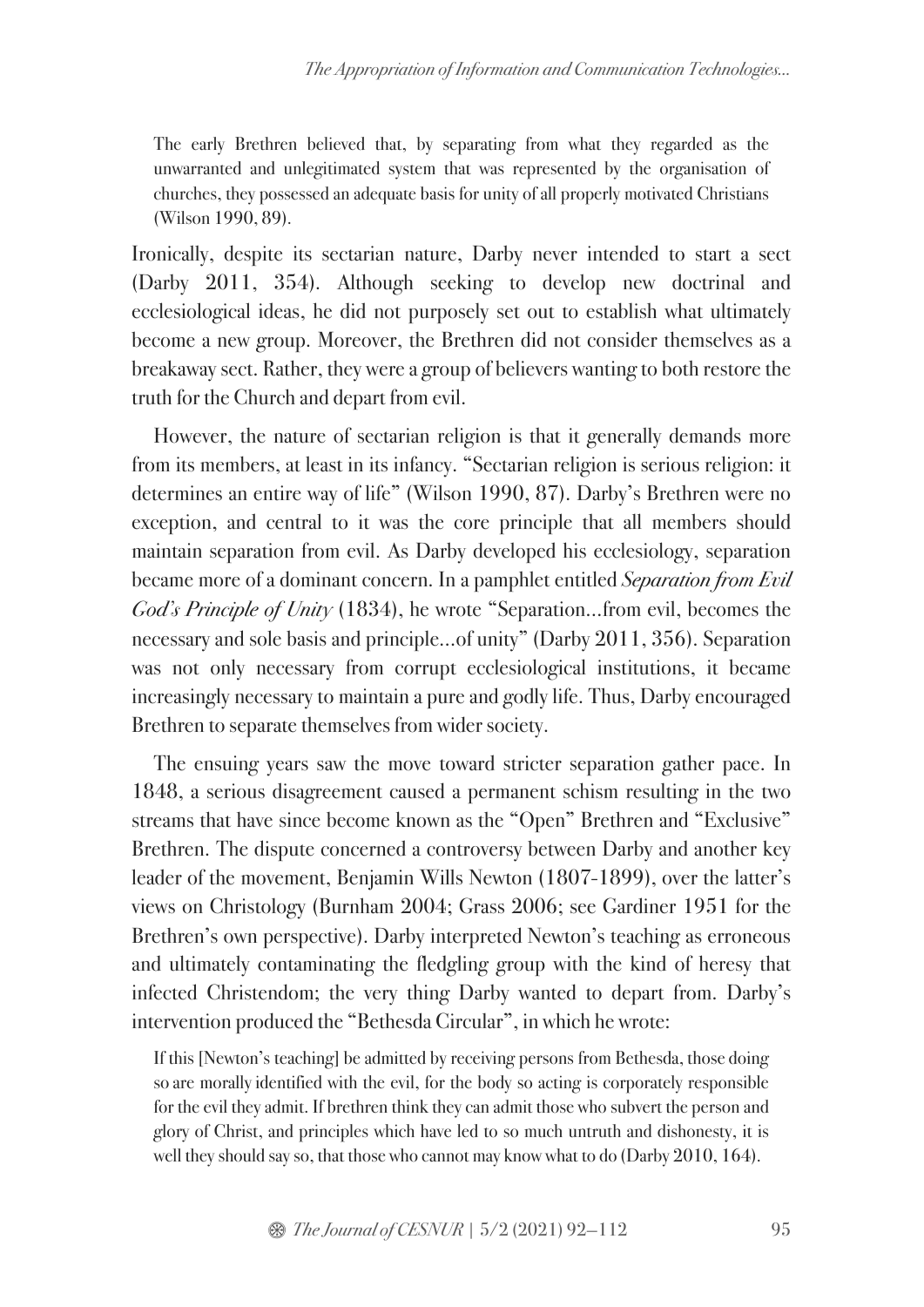The notion of evil, and separation from it, was now central to Darby's ecclesiological vision (Shuff 1997). His reaction to the Bethesda situation was a direct result of his deep concern with evil, and his fear that the new movement might be contaminated just as it was starting to flourish (Shuff 2005, 11). This was exacerbated by the apocalyptic fervor of the day, which prompted speculation that some events taking place were evidence that the "end times" were close at hand. The apostasy of the Church was believed to be such a sign, and understood to be unfolding before them, hence Darby's insistence on separation from it (Darby 2011, 244–47).

Following Darby's death, his successors continued to make separation a key doctrine. The American James Taylor Sr. (1870–1953), leader of the Brethren from 1908 until his death, stated:

Separation from the world is a basic administrative principle…. He [God] has carried the principle of separation right down to our time. We have it in *2 Timothy*, "Let everyone who names the name of the Lord withdraw from iniquity," chapter 2: 19. It is the principle of separation. I will never understand what God is at if I do not start there (Taylor Sr. 1963, 287–88).

His son, James Taylor Jr. (1899–1970), who became leader in 1959 following a leadership hiatus, further developed what his father had started, taking the doctrine of separation to a new level. Indeed, his emergence as the next world leader was very much based upon what he regarded as the truth of separation (Shuff 2005, 127). Leading the Brethren through the tumultuous cultural and political changes of the 1960s, through his ministry, Taylor Jr. introduced an unprecedented number of additional directives that would help to ensure separation was entrenched in virtually every aspect of the lives of the Brethren community.

The introduction of rules to which Brethren had to conform was considerable, and controversially included Brethren not being able to eat with those not in fellowship; no socializing with those not in fellowship; the prohibition of membership of professional societies or trade unions; and the banning of attending university. They were also expected not to use public hotels and restaurants. Moreover, Brethren were continually encouraged to develop their own businesses and employ fellow Brethren who were not self-employed.

Taylor Sr. and Taylor Jr. ensured more than any of the previous leaders that the doctrine of separation was to be applied to every detail of Brethren lives. Such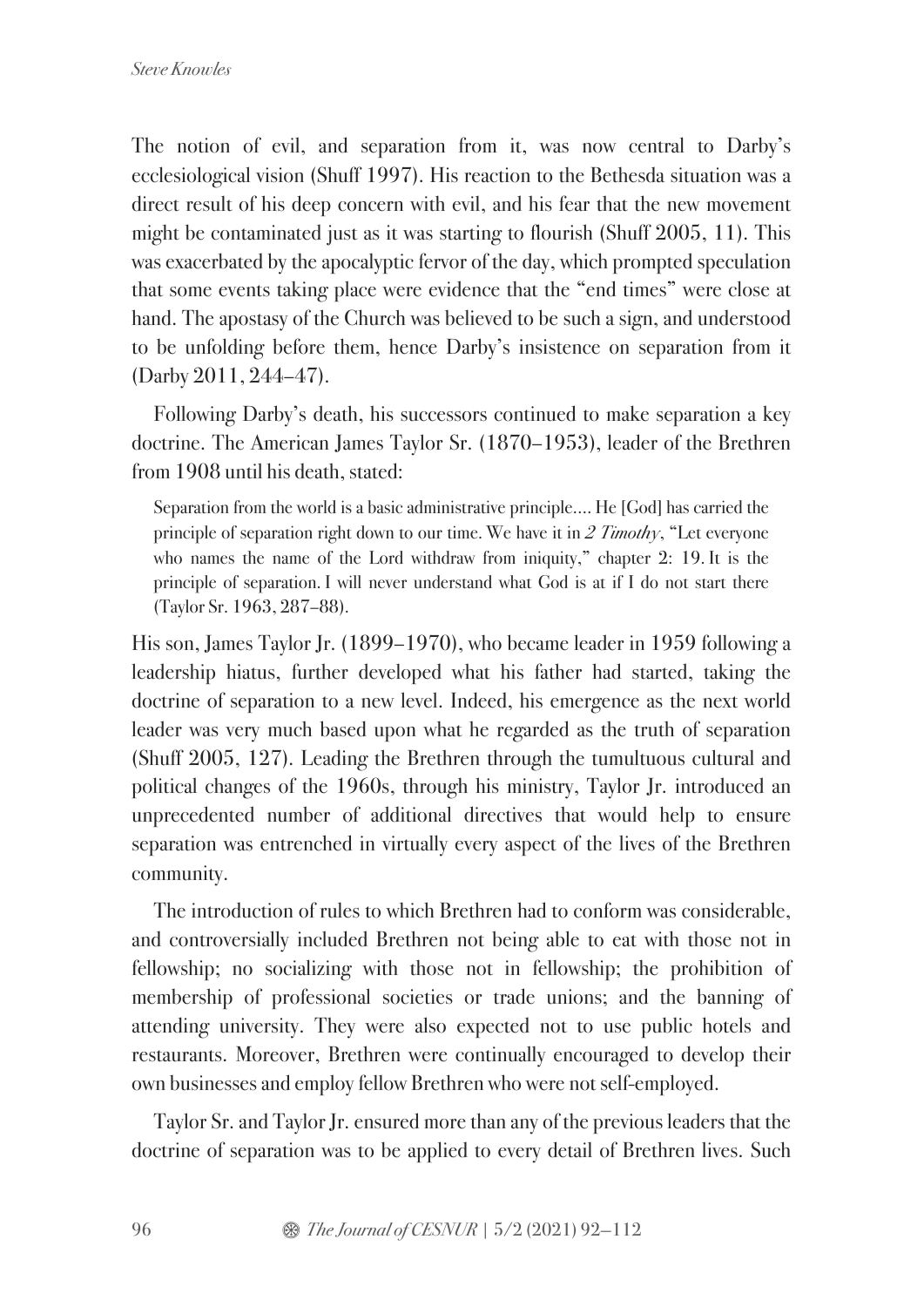acute separation, of course, did not come without controversy. The Brethren historian F. Roy Coad (1925–2011) argued that the exclusive and introversionist direction the Brethren were taking led them to teachings that were mystical in nature (Coad 1968, 210).

Despite the controversy that some of these changes attracted, they effectively served the purpose of providing tight boundaries between the Brethren and the outside world. That said, it did (and does) not mean that Brethren were forbidden to have contact with the outside world. Although encouraged to fraternize as little as possible with outsiders, and instead only mix socially with those "in fellowship" (i.e., who attended the Lord's Supper), Brethren often had contact with "worldly" people. This was for business reasons, including, for example, employing non-Brethren in their own businesses, and recruiting teachers from outside their own community for their private schools. Today the Brethren mostly live next door to non-members and not in isolation, generally having good relationships with neighbors.

## *II. Separation and the Role of the Family*

In terms of protecting and maintaining the new levels of separation introduced by the Taylors, the role and importance of the family became increasingly pivotal. If the preaching, teaching, and general counsel delivered by the world leader was to be properly implemented, then the responsibility lay not only with the leadership at local assembly level but with each and every Brethren family to make sure this was realized. That is not to say that the family was not held in high regard or that it lacked responsibility prior to this: the family always held a pre-eminent place in Brethren communities both theologically and ecclesiologically (this is in common with other introversionist sects such as the Amish: see Hurst and McConnel 2010).

In conversations with Brethren, it would be no exaggeration to suggest that the family is regarded as a God-given and almost sacred entity. It is the place where living a holy life is put into practice, and where the codes of separation are imparted. The home is where safeguarding is provided, and the evils of the world can be avoided; where the moral economy of the Brethren is nurtured and developed. Moreover, the wider (global) assembly of Brethren is understood to be part of this family: an extended family. In a sense, the Brethren is one large family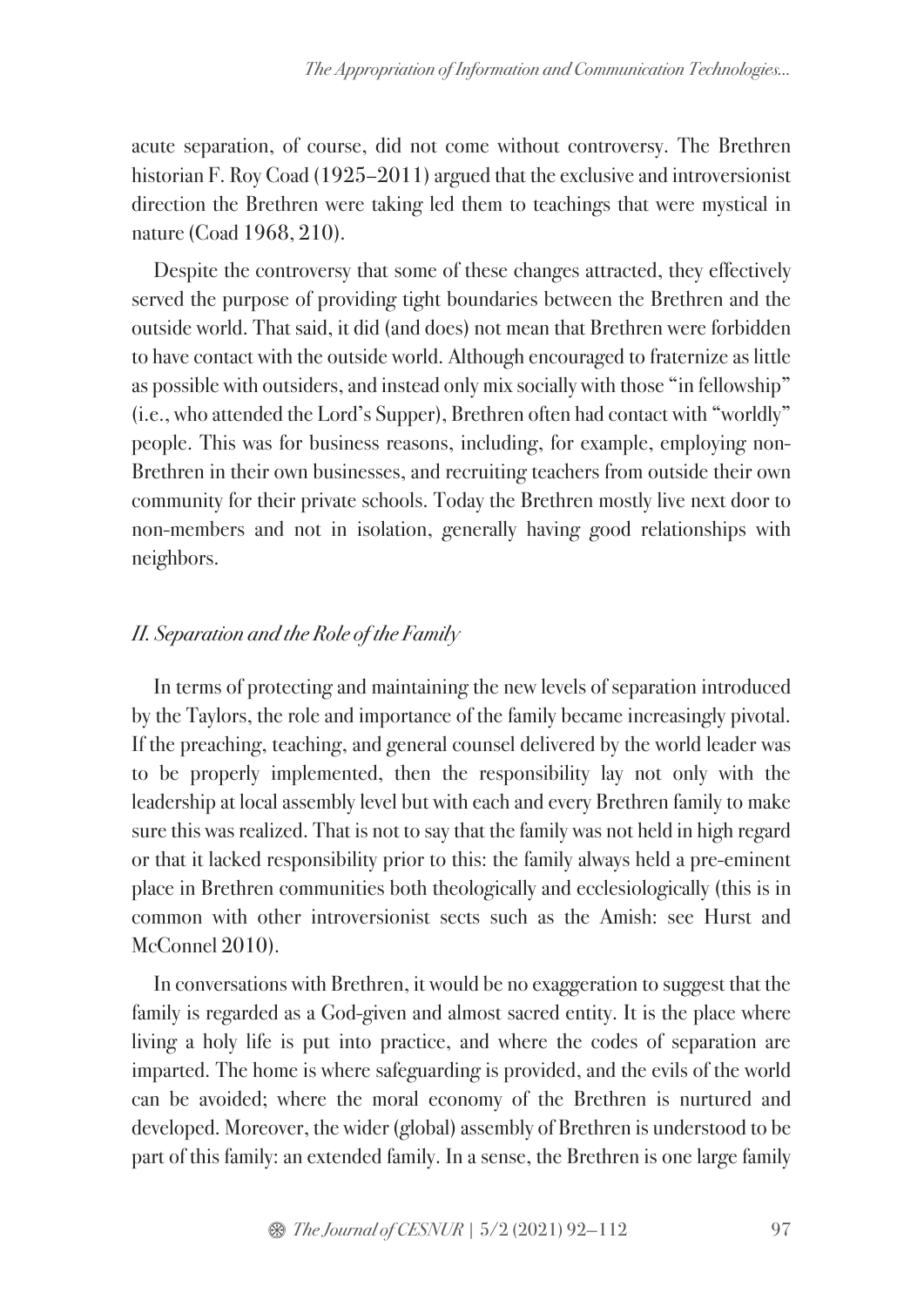that protects and teaches "godly living" to its members from the cradle to the grave. As Wilson rightly states, "The Brethren conceive of their assembly as a model for the individual household, and see their entire community as an extended family" (Wilson 2000, 6).

If the family unit is an example of the micro-social, then the assembly is the macro-social extended family. The family (micro and macro) is all the more important as it constitutes the focus of their social world. As the Brethren do not mix socially with non-members, family life and interaction with other Brethren families is actively encouraged. Rotations are designed to ensure that all Brethren participate in social activities together and avoid friendship cliques, with the focal point for such occasions often being around a shared meal. Such regular interactions facilitate the space to provide consistency in terms of informally working through practical aspects of Brethren life. This includes discussions about issues pertaining to separation that impinge upon or provide opportunities for immorality and evil to infiltrate their communities.

As noted above, one of the products of separation is that the Brethren community is tightly-bounded, with the importance of family absolutely paramount and a reflection of the wider community. Shuff notes,

The goal of isolating Brethren from cultural encroachment involved a progressive modification of the traditional gospel in such a way that separation from an evil world outside, rather than salvation from personal sins, became an increasingly dominant motif… (Shuff 2005, 176).

This should come as no surprise when one considers how seriously Brethren take the idea of evil. Evil is perceived as a real threat within Brethren communities and it is incumbent upon every member to both remove any possible threat of evil and to maintain what they regard as a pure and godly way of life. Ultimately, this can only be achieved by being separate from the world as much as practically possible.

With an understanding of the importance of separation for the Brethren in terms of the historical development and the status it has as a seminal and distinctive doctrine, attention will now turn specifically toward Brethren attitudes to developments in ICTs. Technology in general and specifically ICTs provide opportunities for separation to be breached. As Silverstone et al. note: ICTs "make the project of creating [or maintaining] ontological security particularly problematic…" (Silverstone, Hirsch, and Morley 1992, 20). This, we shall see, is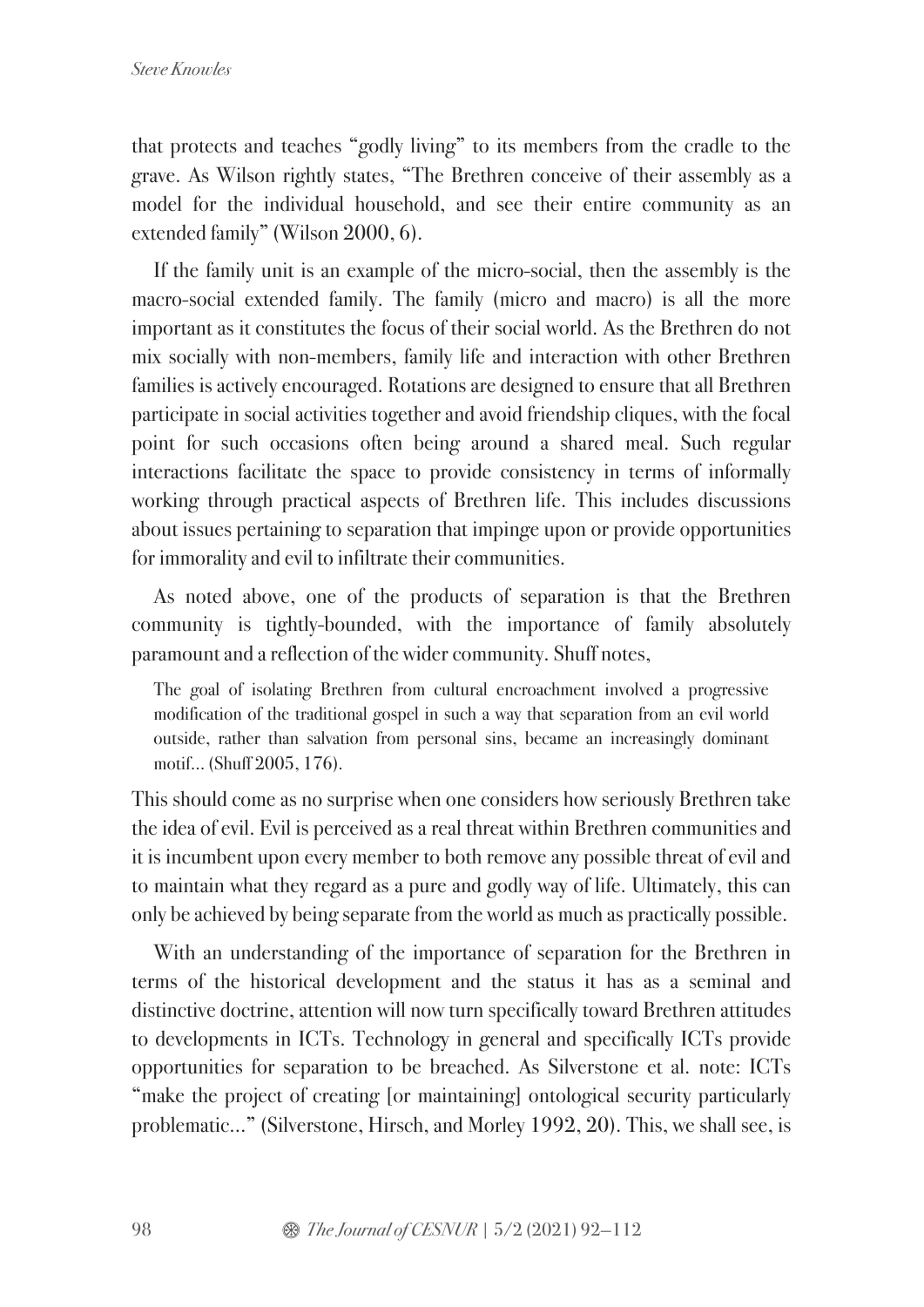evident in analysis of key statements made by Brethren leaders on ICTs since their emergence in the early twentieth century.

Silverstone et al. outline four non-discrete transactional elements or phases at play in the moral economy of the household: appropriation, objectification, incorporation, and conversion (Silverstone, Hirsch, and Morley 1992, 21). Appropriation refers to the way an object is appropriated at the point of sale and becomes a thing which is owned and authenticated; the passing over the boundary from the external to the internal in terms of use by the community/family. Objectification reveals itself in how the technology impacts the internal social environment. Incorporation refers to the way technologies are used, and how they function within the moral economy of the household/community. Finally, conversion refers to the relationship between the community/household and the outside world, and the changes that take place regarding the meaning of the technology as it is molded and converted by them. In the analysis of Brethren use of ICTs, these categories will help provide theoretical apparatus for understanding the shift in attitude toward ICTs.

## *III. Brethren and the Rejection of Information and Communication Technologies*

Suspicion of technology within the Brethren has been consistent throughout their relatively short history. A product of modernity, the Brethren have continually fought against the influence of that same modernity; this is probably best exemplified in their distrust and often rejection of various forms of ICTs. The early twentieth century saw the development and commercialization of the radio. The rapid proliferation of commercial radio stations in the 1920s, particularly in the United States of America, and the Royal Charter that established the British Broadcasting Company in 1927, ensured a bright future for public radio broadcasting. However, it became a focal point of criticism for Brethren leaders as it emerged as a significant communication technology during the early twentieth century.

Popular music and other unwanted influences could be heard through radio transmissions, and these were all thought to be detrimental to the spiritual development of the Brethren. Indeed, if such things were allowed in the household spiritual growth would be severely hindered (Taylor Sr. 1959, 154). This, of course, compromised the doctrine of separation, as it allowed the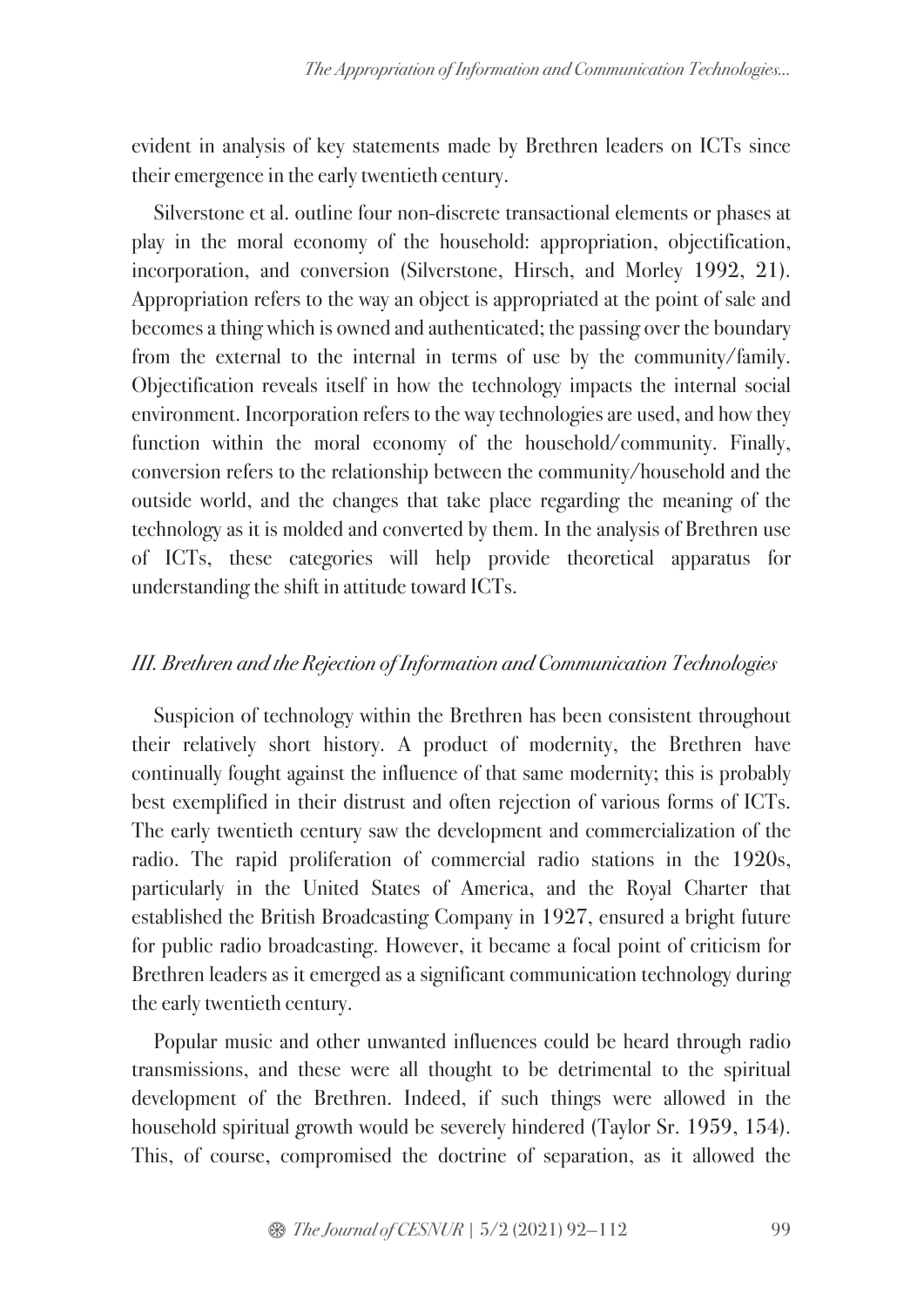possibility of outside influences that were beyond the control of Brethren leaders to enter into the household, and therefore the wider assembly. There was no way to safeguard or filter radio content, and so it represented a grave threat to Brethren purity and separation from evil, and this could have a catastrophic impact on the moral standards of the wider Brethren community.

In 1925, James Taylor Sr. pronounced that the radio was antichristian:

Things are coming into believers' houses that are destructive to spiritual growth. Radio connections, for instance, letting the filth of the world into the house… (Taylor Sr. 1959, 154).

In 1932 he confirmed,

Well, the radio, I think, is an antichristian vehicle; it builds up what is antichristian. I have no doubt that it makes for the power of antichrist; it is that sort of thing, seeming to be inscrutable (Taylor Sr. 1966, 224).

The upshot of such a view was that the Brethren were not allowed to own or listen to the radio. The radio was a facilitator and conduit of filth that could enter the household; this would contaminate the home and was particularly detrimental to younger members who were more vulnerable to its influence. Vulnerability of the young is something that is keenly felt among Brethren with directives and teaching delivered by the world leader periodically aimed at them (for example, B.D. Hales 2003a, 24–7).

Taylor Sr.'s pronouncements were some of the first definitive statements by a leader on ICTs as they emerged in the twentieth century. Moreover, they highlight two things: first, the importance of separation from the secular world as an integral part of Brethren ecclesiology and the danger ICTs present in threatening this; second, they also demonstrate how such technology is understood to be a vehicle for the Antichrist. In other words, ICTs can be manipulated by demonic agencies and have eschatological ramifications, which are a threat to the lives of those living within the Brethren community. More will be said on the eschatological aspect in due course.

Given the imperative to be separate from the world, it was no surprise that when the television arrived it too was banned. James Harvey Symington (1913– 1987), world leader from 1970–1987, ministered that the TV was the lust of the eye and the flesh, and TV programs belonged to the world (Symington 1981, 169). In 1990, Symington's successor John Stephen Hales (1922–2002)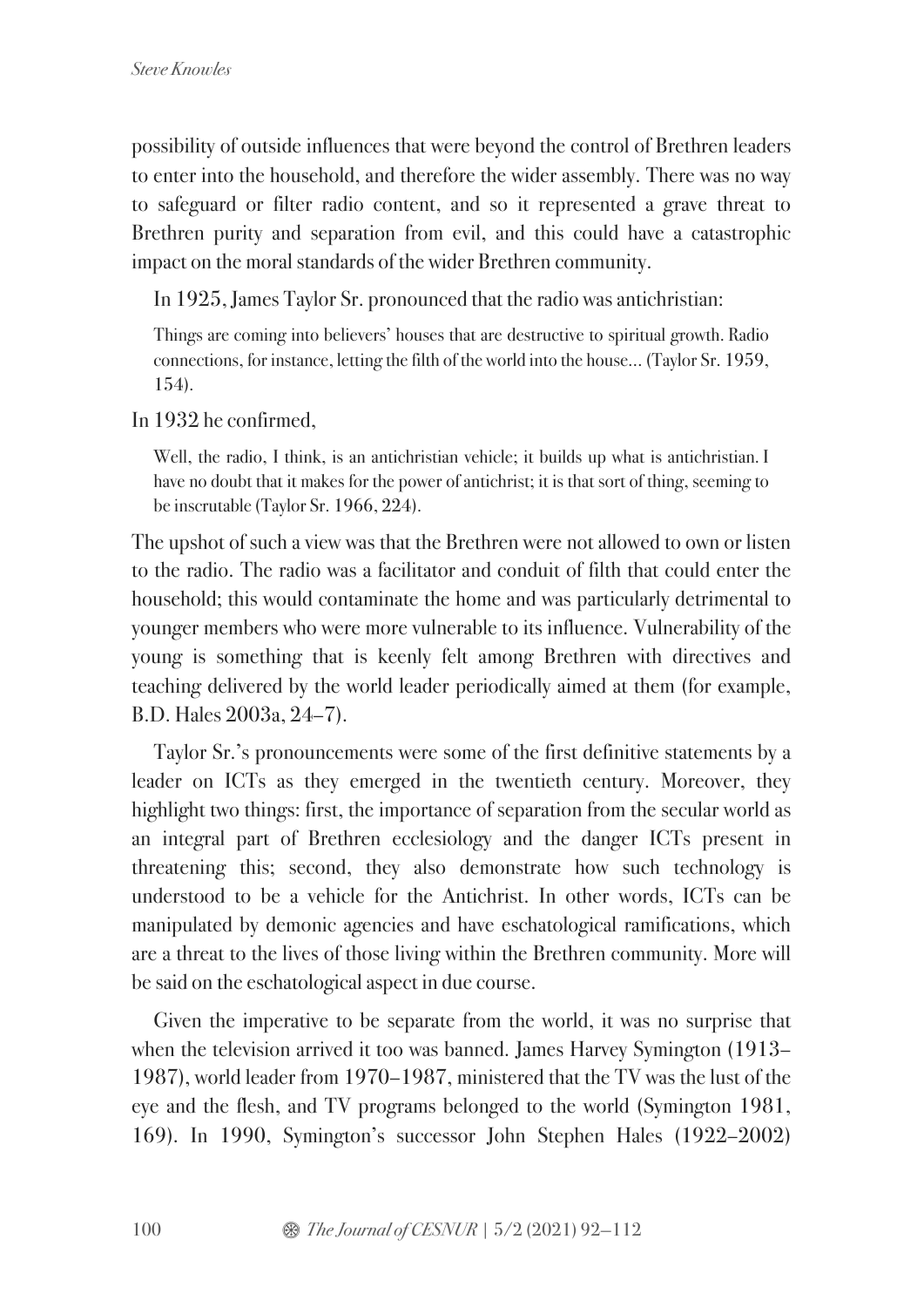claimed that the television was an extension of the radio, connecting it with what was antichristian (J.S. Hales 1990, 123).

If Taylor Sr.'s statements on the radio served as the first benchmark for Brethren attitudes toward emerging ICTs, then the other significant influence is that of Symington. A farmer, Symington was raised in North Dakota, USA, where the pace of life was far removed from the metropolitan bustle of large cities and the latest in scientific and technological innovation. However, his tenure as world leader coincided with the first mass production of computers in 1976–77. The rapid development of technology, and computers in particular, was heralded by *Time* magazine, which on the front cover of the first issue of 1983 declared the computer "machine of the year" (*Time* 1983). Some Brethren had started to use computers for their own businesses, and questions were being asked regarding boundaries: how far, if at all, should Brethren engage with such technological and scientific developments?

In the midst of these technological advances, Symington made recommendations that have become benchmarks as significant as Taylor Sr.'s comments on the dangers of the radio 50 years previously. In June 1982, at a series of meetings in Winnipeg, Canada, Symington expounded on the increasing danger of scientific progress, and related it directly to the activities of the "Man of Sin," a term synonymous with the Antichrist. Talking in general terms about technological developments, and positioning them as contrary to godly living, Symington thought that scientific developments were not according to the teaching linked with piety (that of previous Brethren leaders), and referred to Taylor Sr.'s stance against the radio, appealing to Brethren not to depart from previous teaching (Symington 1982a, 51).

With the utterance of these comments, Symington was both affirming the "recovery of the truth" that Taylor Sr. had expressed, and connecting them to contemporary forms of technological advances. Symington saw these latest developments as part of the same lineage as that of the radio. They possessed the same flaws; however, in essence, just as the radio was both antichristian and a tool for the Antichrist (in Taylor Sr.'s words), so, according to Symington, was the gradual proliferation of technological advances that would increase rapidly prior to the Rapture (Symington 1982a, 52). Radios and computers were specifically cited as examples.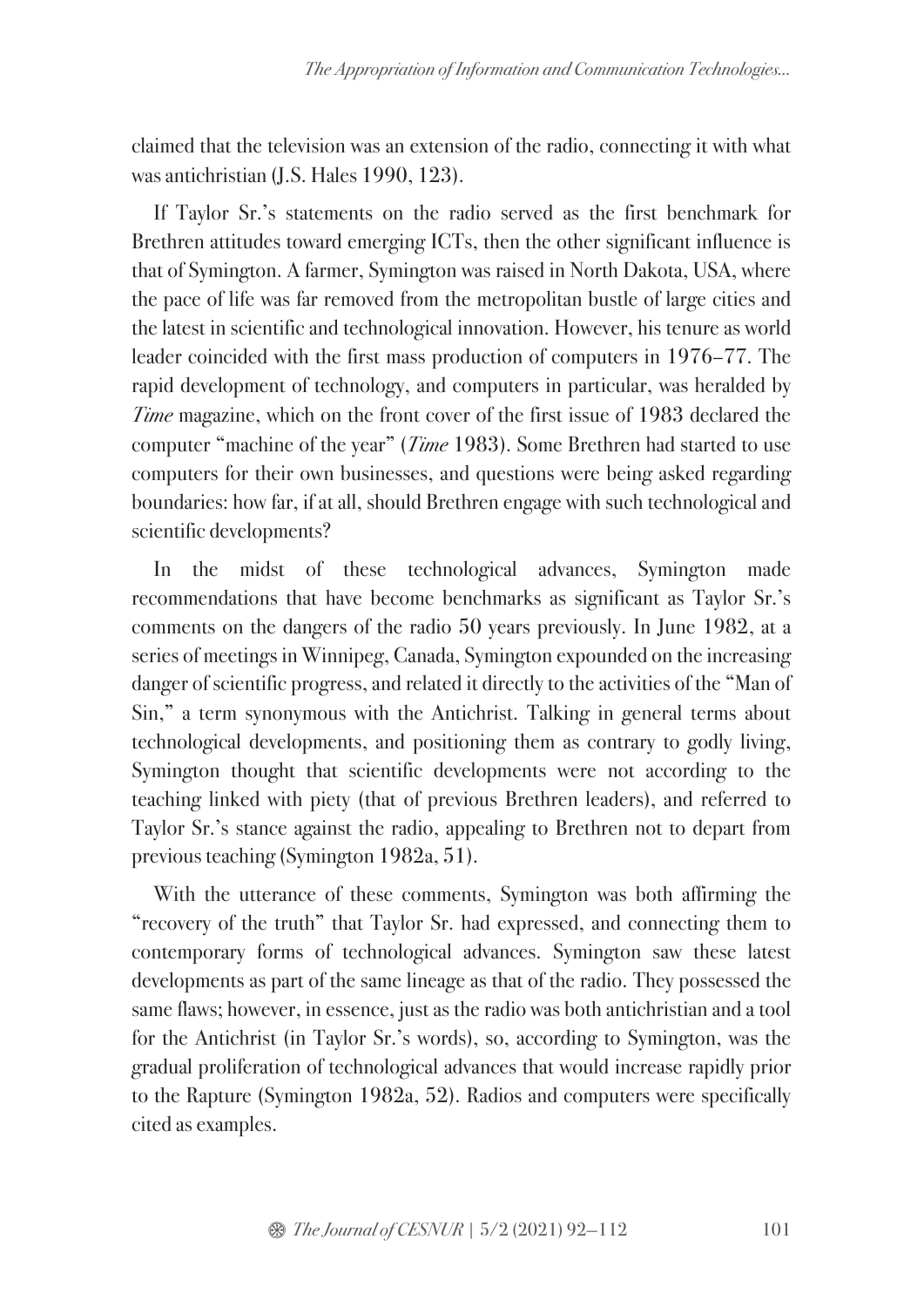Symington was convinced that the world was in the last days, and that what he believed to be the current dispensation was coming to an end (Symington 1982a, 55). There were signs to affirm this, not least the advance of ICTs, which will be utilized by demonic powers. For Symington, the Man of Sin would be coordinating scientific developments and using them to both corrupt humanity and usher in the Great Tribulation (Symington 1982a, 56–7). One of the ways he thought that technology would have a corrupting effect was through the freeing up of time due to the computerization of everyday tasks in business, which for him, can only produce idleness. With excess free time, Symington was worried that the Brethren would be distracted from serving God.

And if Brethren were not serving God, they would be serving the Devil, who introduces such seemingly harmless things that are actually counter to God (Symington 1982a, 170). His response to ICTs was an unambiguous rejection of them. Throughout his tenure as leader, he repeatedly proclaimed the rejection of scientific developments (particularly computers), which epitomized the determination of humanity to reject God (Symington 1982b, 110).

Symington's successor John Stephen Hales followed suit, reiterating and affirming the connection between the Man of Sin and ICTs, and the dangers that they posed to Brethren separation from the world and evil. On numerous occasions, he acknowledged Symington's intervention on scientific developments in 1982 (see J.S. Hales 1989, 126; 1990, 230; 1991, 19; 1993a, 24). At a meeting in 1989, he noted that he had not experienced the effect computers had in terms of the way they seemed to dominate everyday life (J.S. Hales 1989, 29). For J.S. Hales, recalling Taylor Sr., the computer was an antichristian implement, which was also affirmed in the ministry of Symington in 1982. Indeed, for J.S. Hales, this was the final pronouncement on the subject (J.S. Hales 1989, 131).

However, this was not the final word on ICTs, as we shall see. Moreover, it is also true to say that under J.S. Hales' leadership the limited use of computers for business had been allowed, as he saw how rapidly the business world was evolving as to ICT use. Since his death, his son Bruce David Hales (b.1953) has spoken about how his father oversaw the introduction of computers in his own business (B.D. Hales 2011, 19).

To this point, it is clear that the core belief of separation is the bedrock upon which decisions are made regarding ICTs. The doctrine of separation has both theological and ecclesiological consequences in the way the Brethren live their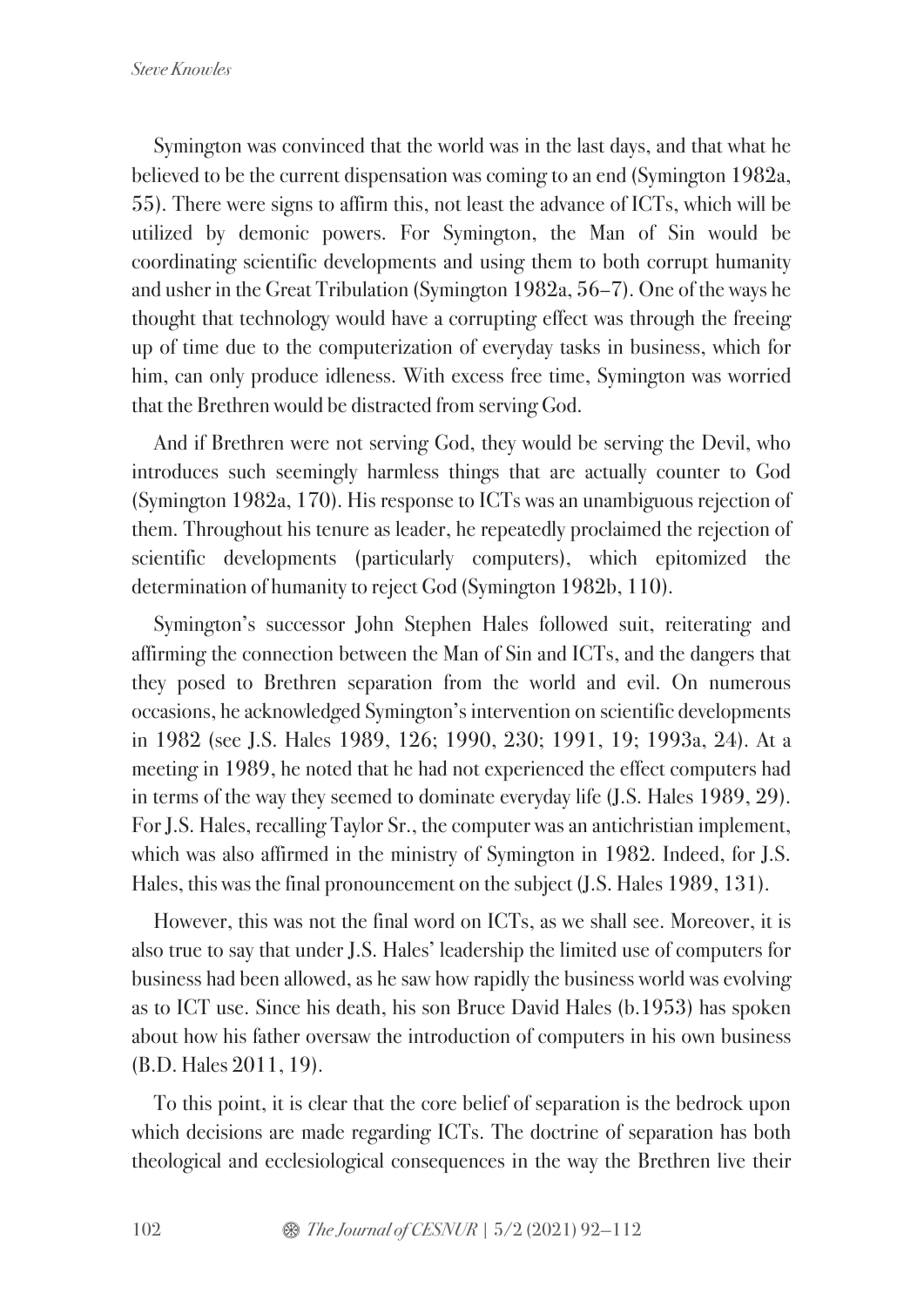lives and relate to the world around them. In terms of Campbell's RSST framework, these are part of the history and tradition and core beliefs categories, which underpin attitudes toward emerging ICTs within the Brethren (Campbell 2010, 64–111). They demonstrate what is a consistent stance, at least in terms of proclamations by Brethren world leaders, against ICTs, from the radio through to the early iterations of the computer. However, things were to change when the current world leader B.D. Hales succeeded his father.

#### *IV. ICTs: A Means to an End*

When the son of J.S. Hales, B.D. Hales, succeeded his father as world leader of the Brethren in 2002, it was a very different world to that which James Symington had ministered to regarding technology 30 years previously. ICTs had become integral to business and education, as well as leisure. Many households in wider society had computers with access to the internet, and mobile phone technology had rapidly developed. With the first mobile phone commercially available from 1992, and the subsequent exponential consumption of them, along with the ability to access the internet and take digital photographs, technological advances were putting pressure on the Brethren's ability to stay separate from the world.

Initially, B.D. Hales maintained the stance of previous leaders in terms of rejecting technology, stating that Symington's ministry in Winnipeg (Symington 1982a) was an example of prophecy of the highest standing (B.D. Hales 2002, 355). As the current leader, B.D. Hales affirmed previous ministry and initially demonstrated little sign of departing from it. The television and radio remained banned, as were mobile phones and any device that had internet access. For B.D. Hales, mobiles are simply radios which he correlated with being a pipeline of filth, in the same sense that Taylor Sr. spoke about (B.D. Hales 2003b, 99); however, as we have already seen under the leadership of J.S. Hales, the use of computers for business was gradually being accepted, albeit in limited fashion. B.D. Hales had even suggested that it would be acceptable for Brethren businesses to use the computers of secular companies, so as to avoid owning them (B.D. Hales 2003b, 250).

It soon became clear, as some of the Brethren struggled to remain competitive in business, that utilizing ICTs would become essential if they were to remain separate from the world. Without being able to support themselves through their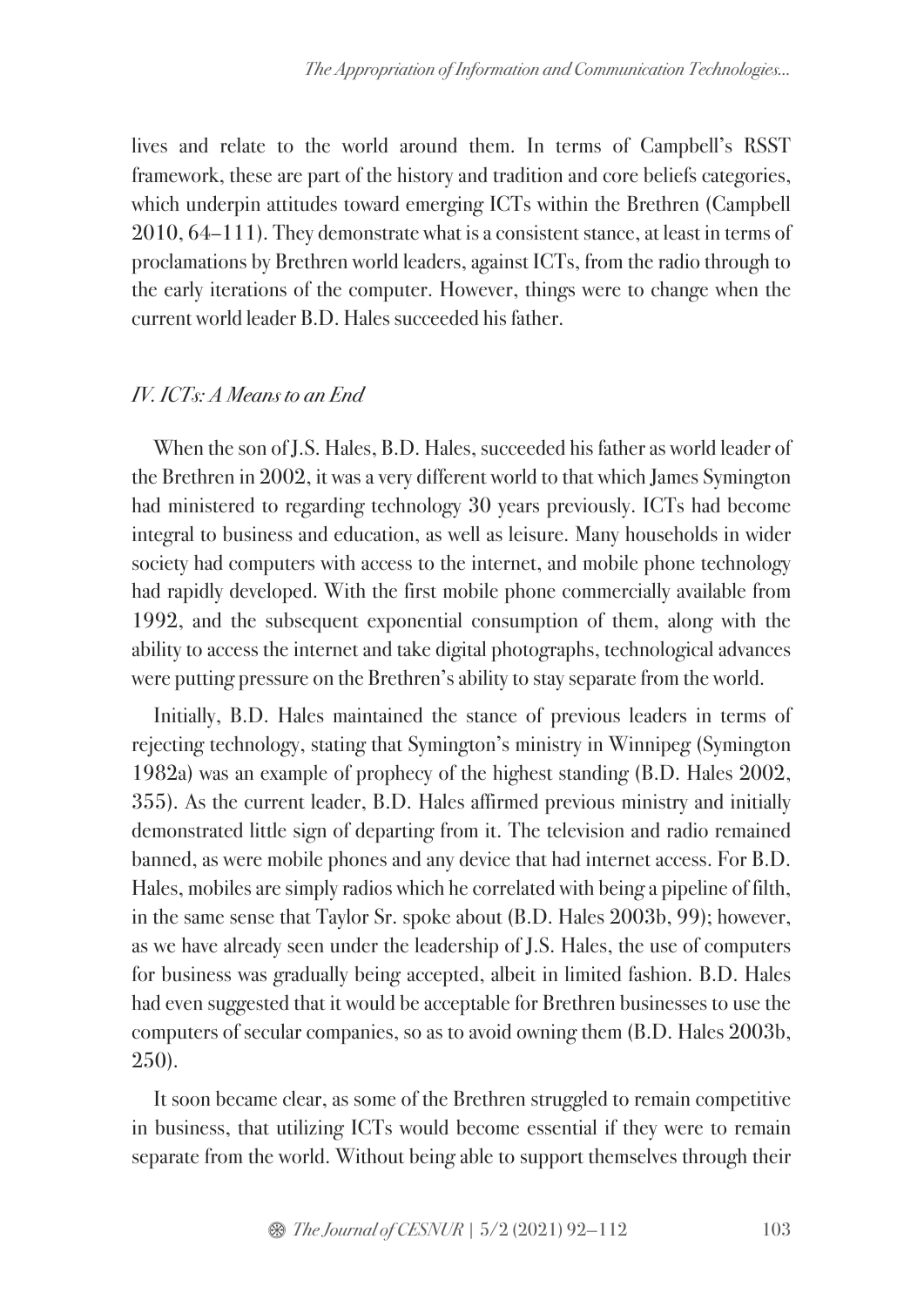own independent businesses Brethren would be in danger of having to "go into the world" to find employment; thus, being reliant on the "world" for support. As such, the doctrine of separation would be compromised, undermining their ability to maintain purity and separation from evil as they saw it.

The widespread use of email as the default means of communication in the world of industry and business, as well as the necessity for all businesses to have a presence on the internet, were some of the reasons that ultimately forced Brethren leaders to reassess the situation regarding the use of this technology. That said, throughout this period of negotiation B. Hales remained against the use of emails from a personal perspective (B.D. Hales 2010, 109). Thus, Brethren undertook the complex process of investigating ICTs to ascertain what might be acceptable within the parameters of their community norms and traditions.

In 2006, B.D. Hales with other leading brethren commissioned the setting up of National Office Assist—a company designed to both oversee the procurement and implementation of office computer hardware and software for the Brethren and the adaptation of it as necessary. This provided a way of not only making sure that Brethren used only computers and mobile phones that had been adapted and approved for use within the parameters of Brethren values, it also ensured that economically, Brethren money stayed within the community. National Office Assist changed to Onefocus, which was then subsumed into Universal Business Team (UBT) in September 2011. UBT has since developed its role as the mediator between the Brethren and a host of "providers" or "partners," from car hire to financial services, as well as ICT companies that include Blackberry, Lenovo, and Ricoh, to name but a few. UBT is presented as a cutting-edge "bluechip" company on its state-of-the-art website. It is interesting to note that there is no explicit mention of any connection to the Brethren.

What has prompted such a *seeming* reversal? During this period of commercial expansion, B.D. Hales was still ministering against the dangers that ICTs presented to the Brethren community world-wide, whilst also showing signs of what could be interpreted as compromise. In 2004, he suggested that there was a way to conduct business without having to rely on computers. He confirmed Symington's stance from 22 years earlier, that God had shown that this was a significant matter and involved the Man of Sin (B.D. Hales 2004, 227). In other words, there were demonic influences behind the emergence of ICTs.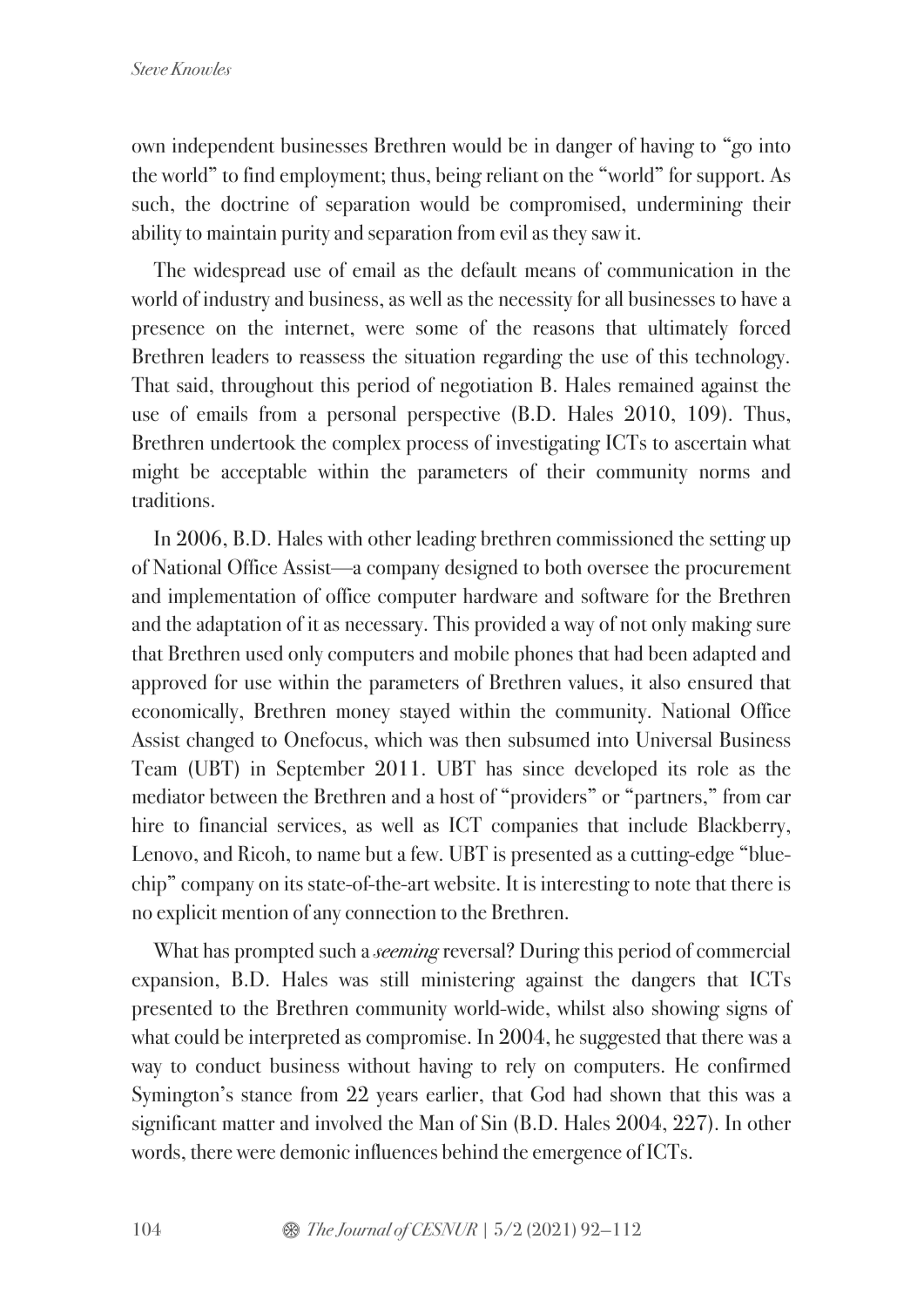Four years later, however, B.D. Hales seemed to be offering some concessions on the possible use of computers, when he indicated that the Brethren could use them in order to be more efficient in their businesses (B.D. Hales 2009, 152). B.D. Hales was also keen to safeguard young people from the threat posed by ICTs and spoke frequently of the need to protect them from their influence (2009, 321).

As highlighted earlier during the tenure of J.S. Hales, the reality of a shift toward the use of ICTs was already evident in Brethren communities. In private correspondence sent out to members in November 2005, that the author was privileged to have access to, the Brethren leadership agreed to allow the use of mobile car phones. The letter, signed by Brethren leaders, including B.D. Hales, stated the increasing difficulty in locating public pay telephones as the principal reason. These signal elements of the transactional system that Silverstone et al. suggest takes place in the negotiation of how technology produced in the "public world" might be considered by, in this case, the private moral economy of the Brethren community: appropriation, objectification, incorporation and conversion (Silverstone, Hirsch, and Morley 1992, 21).

Significant discussions and negotiations took place between senior Brethren leaders and advisors within Office Assist (a Brethren business) for a decision to be made that would enable the appropriation and adaptation of ICTs. In the eventual appropriation of what are essentially commodities as well as media technologies, the Brethren undertook a process of domestication in order that they could be *owned* and authenticated by the community in ways that they did not think compromise their morality.

From this perspective appropriation stands for the whole process of consumption as well as for that moment at which an object crosses the threshold between the formal and the moral economies (Silverstone, Hirsch, and Morley 1992, 22).

To cross the threshold from wider society to the private moral economy of the Brethren, ICTs required careful consideration in consultation with previous teaching and, accordingly, the conversion of ICTs so to be suitable for consumption within the community (see examples below). Thus, this was not a passive process, but an intentional one that had at its core the safeguarding of the community. Conversion and appropriation highlight the dynamic and intentional processes that take place between the external world and the internal social sphere of the Brethren community.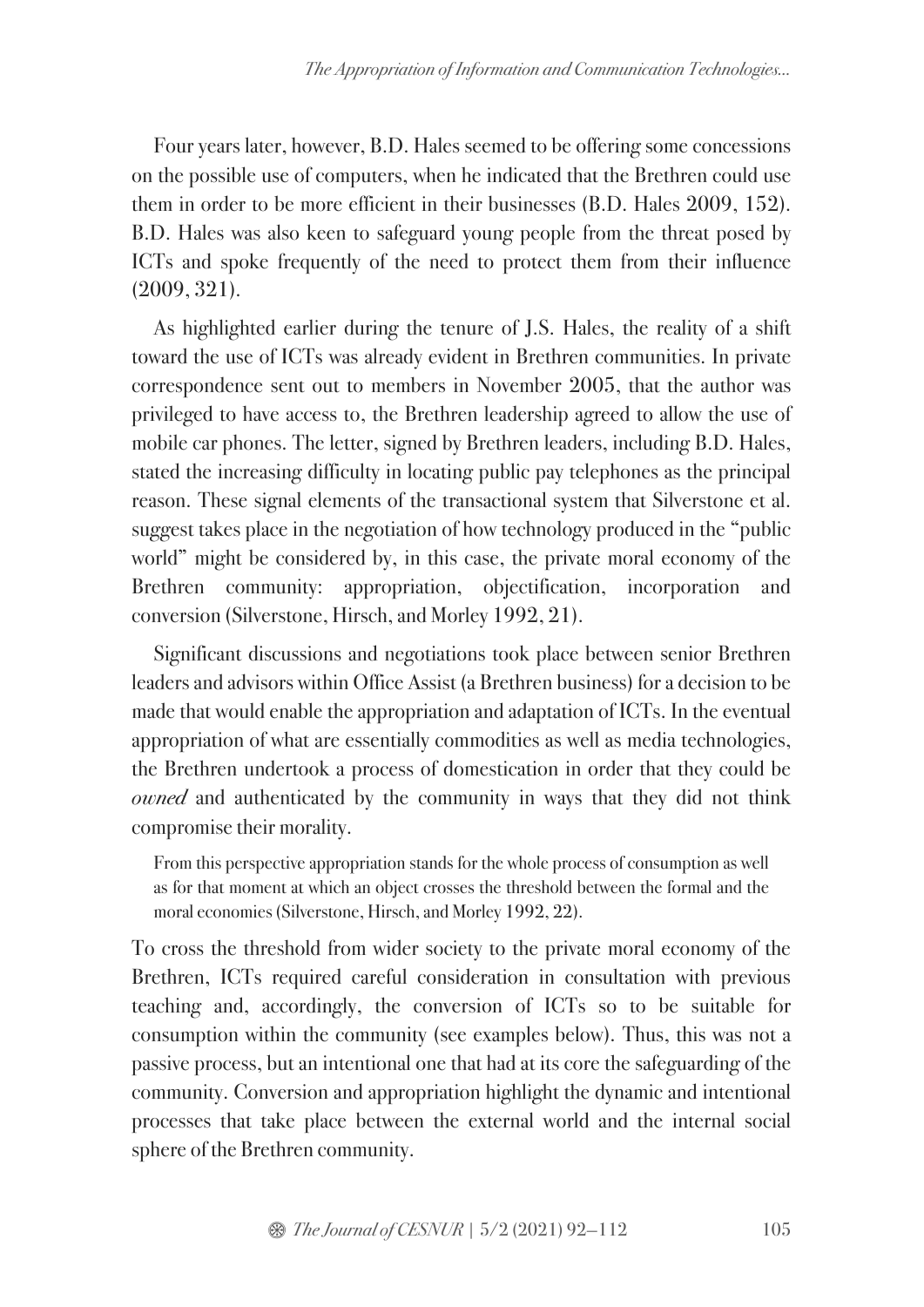After considerable deliberation, personal computers were first made available to Brethren in 2008, with Lenovo being the preferred brand of choice. The selection of both hardware and software was undertaken after extensive research by National Office Assist, thereby enabling them to be more easily domesticated. That same year saw the introduction of mobile phones; however, several caveats applied: SMS text messaging was disabled along with digital cameras and the ability to use the internet, a clear case of adaptation and conversion. The emergence of this technology had radically altered social conditions forcing the Brethren leadership to reconsider the use of ICTs.

Campbell notes,

If the technology is viewed as valuable by the religious community but has some highly problematic aspects, it may require the technology's reconstruction, where innovation takes place to make the technology more in line with community beliefs and accepted practices (Campbell 2010, 61).

For the Brethren, the technology was valuable in the sense that it improved business practice, helping to not only provide the potential of efficiency savings but also, more importantly, maintain a competitive edge with secular businesses. It was also utilized for pragmatic purposes as can be seen with the reasons given for why mobile car phones were introduced: an increasing scarcity of public pay phones. But the dangers remained, thus conversion and adaption of the technology was necessary.

In appropriating this technology within the community, it was objectified in its usage. That is to say, in the prescribed use of the technology for business and education, ICTs became an integrated part of the life of the community: technologies essential to the running of businesses and schools. As it is gradually incorporated, the functions of it become apparent.

To become functional a technology has to find a place within the moral economy of the [Brethren] household, specifically in terms of its incorporation into the routines of daily life (Silverstone, Hirsch, and Morley 1992, 24).

The ability to be able to scrutinize the technology, and negotiate how it might be used and adapted for use among the Brethren, has been vital for the appropriation, adoption, and approval of ICTs. Most significantly this has applied to the internet, considered the biggest danger in terms of potentially undermining Brethren morality and purity. Essentially the issue lay in the Janusfaced quality of the internet. On the one hand, Brethren quickly came to see the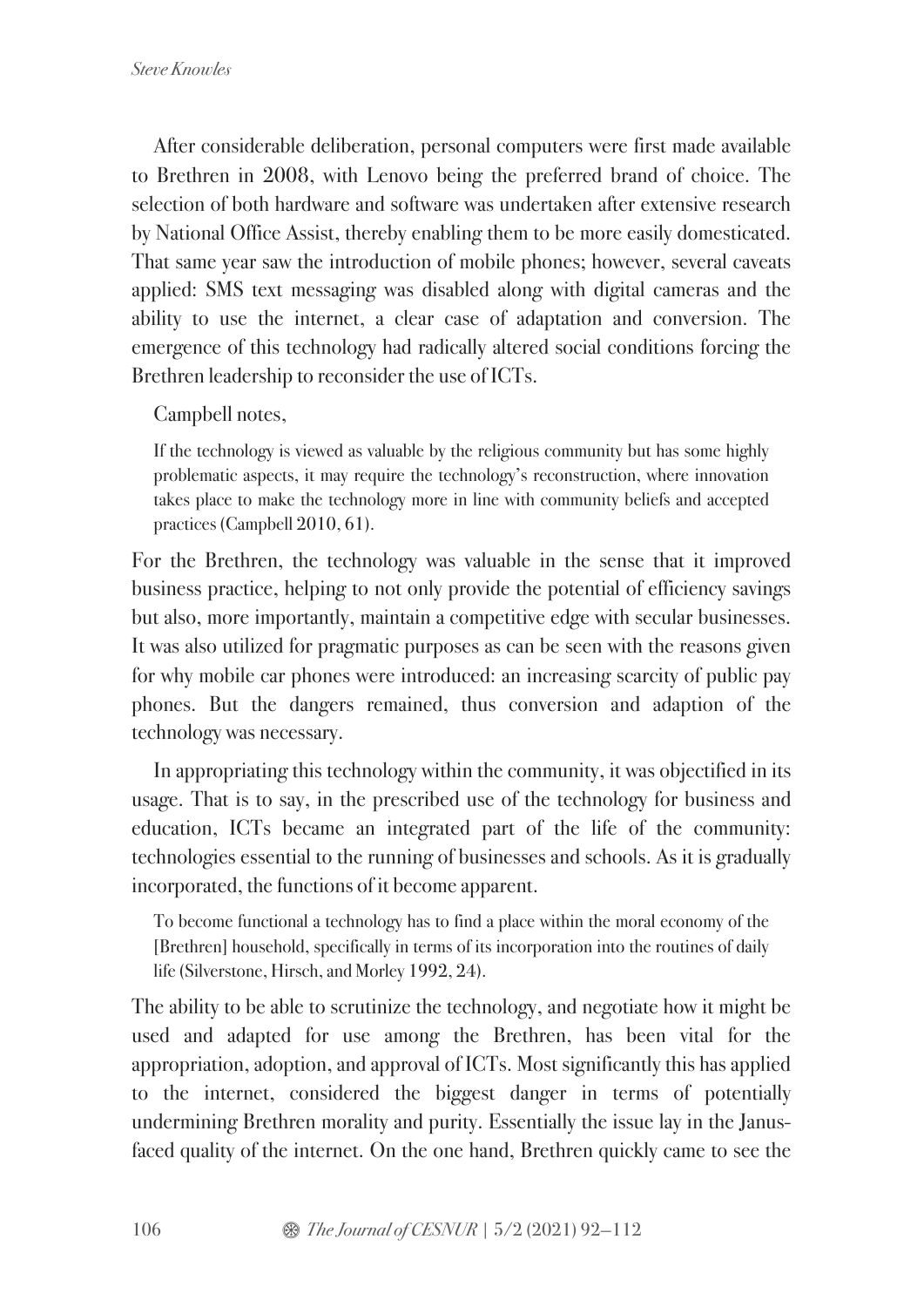value of being able to utilize it for business and education purposes; on the other hand, unfiltered, the internet presented a vast range of immoral material that could seriously undermine Brethren purity. Unchecked, the internet (as with many scientific developments) was seen as a catastrophic media utilized by the Man of Sin for evil purposes. B.D. Hales condemned it, alluding to the words of Taylor Sr. about the radio to drive home his point that the Internet was a torrent of filth that is far more pervasive than anything before it. Indeed, it could be likened to a labyrinth characterized by evil (B.D. Hales 2011, 128).

That said, whilst B.D. Hales has consistently ministered restraint and caution regarding IT, under his jurisdiction, he has allowed the introduction of the internet in Brethren communities. Indeed, the Brethren even have their own website: www.plymouthbrethrenchristianchurch.org.

#### *V. Compromise, or Safeguarding the Community?*

Under B.D. Hales' tenure, the Brethren have gradually implemented ICTs to the point that they are a part of everyday life for the Brethren community. Most Brethren over the age of 18 have a mobile phone, computers are widely used in the home, in business, and in Brethren schools. Of course, safeguarding is carefully implemented with the use of web filtering software, the latest addition being Streamline3, to try to ensure that members of the community are not exposed to what are deemed to be immoral influences. Streamline3 is the name of internet filtering software designed by UBT that offers a number of extra levels of protection. One of them is the ability to take random screenshots of computers that are then recorded in a central database, and to which gatekeepers are able to scrutinize for breaches of community norms.

On the face of it, this would seem that the Brethren have surrendered the values, ministry and, indeed, the "truth" revealed by previous Ministers of the Lord in the Recovery: the Taylors and Symington in particular. Given the seeming about turn in the appropriation of ICTs does this mean that B.D. Hales and the Brethren leadership are in direct contradiction with previous directives that have been recognized as "prophecy at the highest level" and something that Brethren "cannot return to?"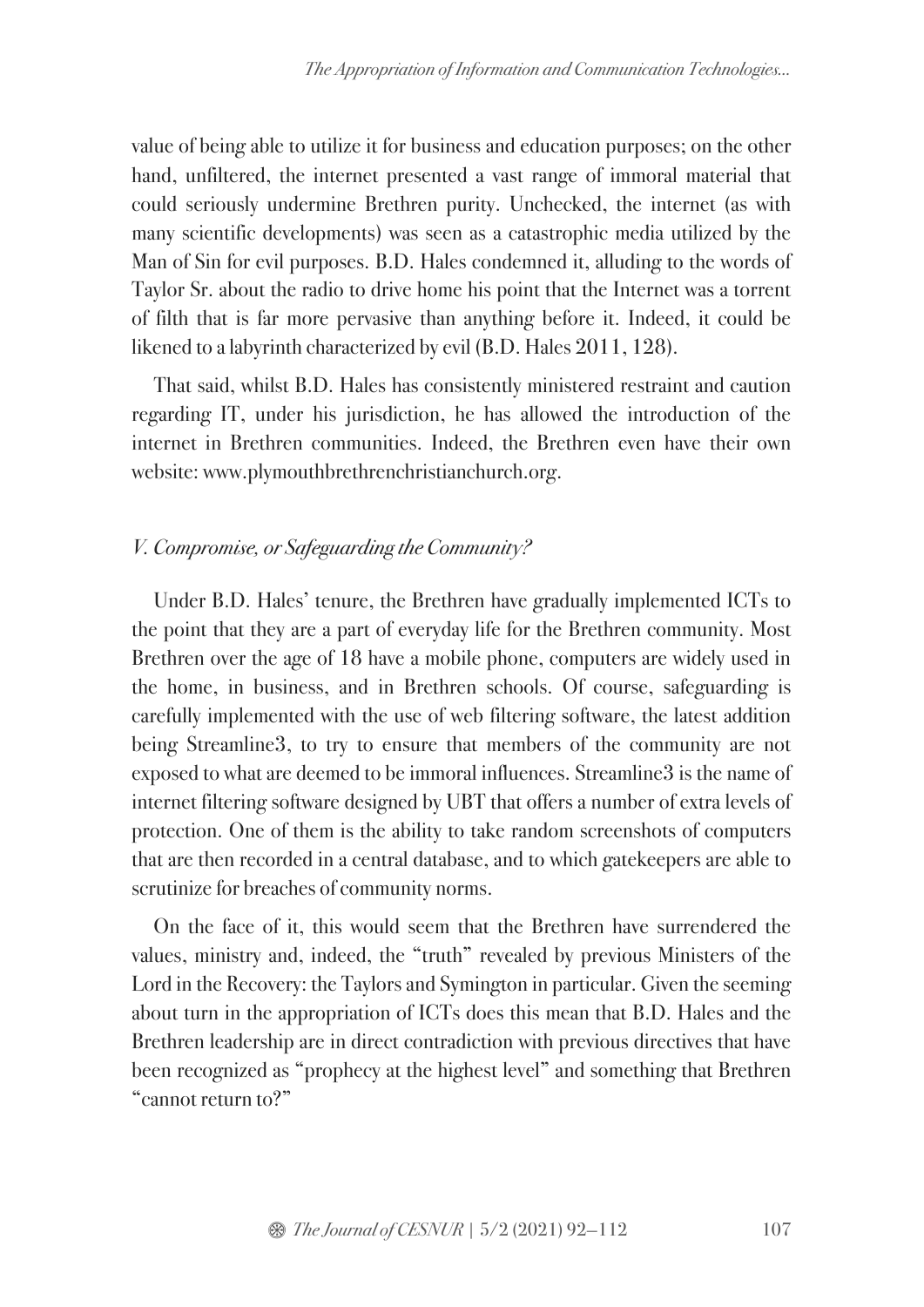I would argue that this is a simplistic question that fails to appreciate the complexities that the rapid advance of technology has brought. It also fails to take into consideration the ability to shape technology in a way that makes it acceptable to particular religious groups the facility for which was unavailable, or at least, primitive in application previously. When Taylor Sr. made his pronouncements on the radio, a blanket ban was the most pragmatic way to deal with the threats it presented, as radios could not be filtered for content. It made most sense to simply prohibit the use of them. This still applies today. Specific radio stations deemed to be unacceptable could be blocked; however, there is still no ability to filter out programs on a particular station. The same applies to the television; hence, both remain prohibited. This is not the case with the latest ICTs and specifically the internet. In recent years sophisticated software has been developed that provides censorship of undesirable content on the internet.

Since 2011 UBT has been the first line of defense in gatekeeping and safeguarding in terms of initially approving and appropriating technology at the moment it "crosses the threshold between the formal and the moral economies" (Silverstone, Hirsch, and Morley 1992, 22). Prior to the procurement of any product UBT vet and decide which ones are suitable in terms of appropriation and conversion so as to provide a service for Brethren communities that offers minimal danger from the world and reducing possible breaches to their community.

The fact that it is reasonably straightforward to filter information and make safe the internet for Brethren users still does not address the issue regarding the break with the previous tradition laid down in the benchmark directives given by the Taylors and Symington. Nor does it resolve the comments made about these statements being "prophecy at the highest level," or "something we cannot return to." However, it is contended that the embracing of ICTs by the Brethren under B.D. Hales does not necessarily represent an undermining of previous ministry. B.D. Hales is consistent in his denouncement of ICTs and particularly the internet. There may be some concessions as highlighted above, but essentially B.D. Hales is damning of it, believing it to be a tool of Satan. For him, and the Brethren, Satan is behind what is described as the "electronic age," which in turn, directly links to the "Man of Sin" that Symington ministered about (B.D. Hales 2004, 252).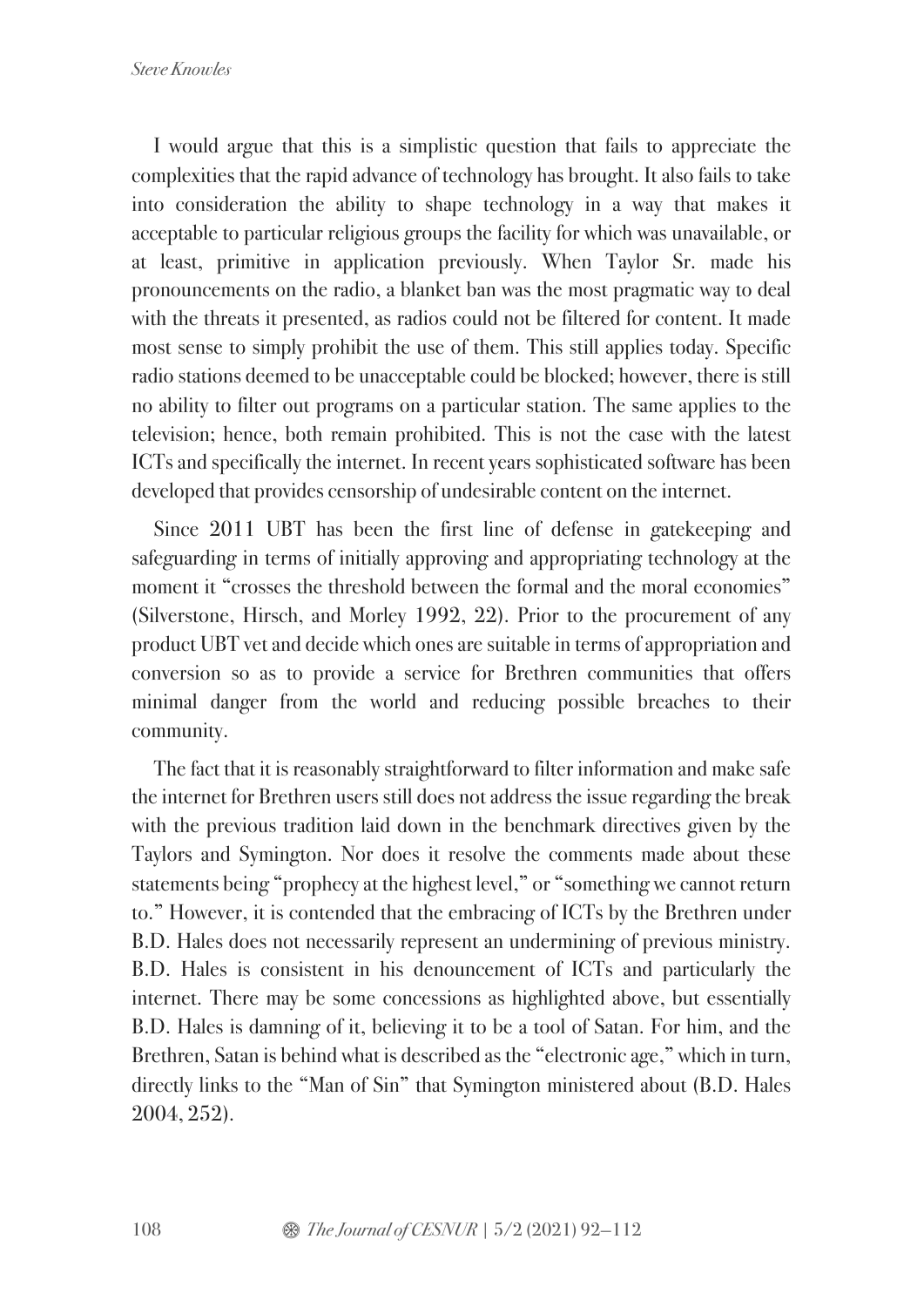It is the Man of Sin who is malevolently employing the internet for his own evil purposes. There are serious eschatological reasons for being suspicious of technology, and B.D. Hales has not changed his view on this: if anything, it has strengthened it. But what B.D. Hales has had to deal with is the threat to separation and the infiltration of evil into Brethren communities, as well as the economic pressures. Examining B.D. Hales' written ministry, it seems reasonable to conclude that he has cautiously accepted the use of ICTs within the Brethren as essential to protecting the doctrine of separation. To compromise on this is to undermine the very foundations of Brethren ecclesiology and theology.

For some, particularly ex-members, this is deemed to be a compromise on previous ministry. However, this is a straw man argument that fails to see the bigger picture regarding the sustainability of Brethren community, life, and culture. Furthermore, B.D. Hales would not deny that Symington's words were of the highest level of prophecy. For B.D. Hales, Symington's utterances have stood the test of time (see vols  $3, 15, 21, 22, 28, 29, 30$  in his printed ministry). ICTs are the tool of the Man of Sin and the internet certainly can be a "pipeline of filth" if handled without caution. Instead, reasonable steps should be taken to safeguard against such filth.

The internet, in this sense, is understood as "a mode of knowing," as Campbell notes citing Ferre's typology of media. That is, for the Brethren, it is not a neutral media (Campbell 2010, 41–63; Ferre 2003). It has an immoral disposition that is manipulated by Satan. Unchecked, it opens up that which is morally antithetical to Brethren values. The internet is not to be used for leisure but only business and education. It is a means to an end: that end being the maintenance of the doctrine of separation through which moral purity can be nurtured and maintained, whilst evil is kept at bay.

#### *Conclusion*

This article has demonstrated that the Brethren appropriation of ICTs is not simply a case of re-writing or ignoring previous teaching that jettison the ministry of former leaders. Under the tenure of B.D. Hales, the Brethren have sought to carefully meet the demands of a rapidly changing society driven by technological advances. The social conditions have changed to such an extent that the very foundations and principles upon which the Brethren exist are directly under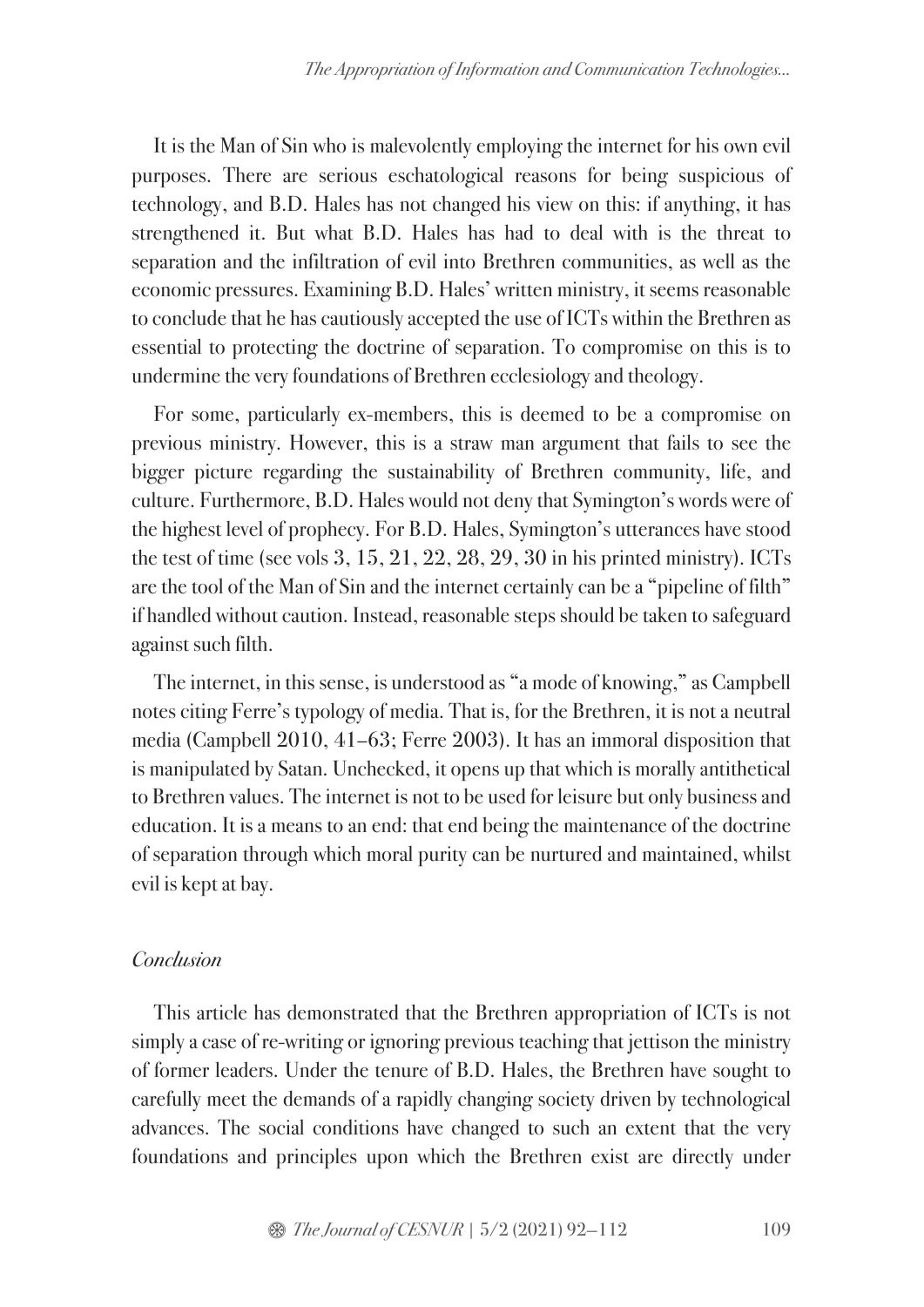threat. The key doctrine of separation is at risk due to the economic pressures exerted from the wider world.

As a "community of resistance" (Castells 1997, 65), the Brethren have attempted to minimize the intrusion of evil, and sought to maintain strict community boundaries. As a moral economy the Brethren resist, reconstruct, and culturally appropriate ICTs in the macro and micro familial context. The assembly worldwide is the macro household with the leadership delineating behavioral boundaries that are to be respected by the family unit, thus ensuring standards, at least in theory, are met. Technology undergoes a conversion (Silverstone, Hirsch, and Morley 1992, 25) as it is culturally appropriated into the Brethren "family" through the removal of morally alienating capabilities. The alignment of ICTs with moral boundaries alleviates ontological insecurity by providing protection against the Man of Sin and associated existential angst brought about through the Brethren's dispensational eschatology.

Brethren culture is dependent on separation, and without adherence to this doctrine their culture is fatally undermined. B.D. Hales is aware that, paradoxically, Brethren have to engage with ICTs to remain separate. To suggest that B.D. Hales has contradicted previous ministry prohibiting ICTs, although reasonable, is too simplistic. The risk of resisting ICTs would prove to be catastrophic: B.D. Hales has found a way to accommodate previous teaching. In an ideal world, judging from his consistent view opposing technology, B.D. Hales would rather preserve the prohibition of ICTs; however, there is the need, for pragmatic reasons and economic expedience, to compromise and carefully allow censured use of ICTs.

B.D. Hales admits that the pace with which technology has advanced could not have been predicted (B.D. Hales 2011, 247); but despite its rapid advancement Brethren must not allow it to damage or desecrate the household. For B.D. Hales, maintaining purity is of paramount importance and Brethren are to keep assessing themselves in terms of making sure that influences that could lead to defilement are rigorously kept in check (B.D. Hales 2011, 247).

The pace of change may have surprised B.D. Hales, however, and along with it have come numerous positive possibilities to "take measures" in controlling it, hitherto unavailable, which alleviate against the defilement of the household and thus the family. ICTs pose a complex set of problems for Brethren, in terms of how to regulate them—culturally appropriate and (re-)construct them—in order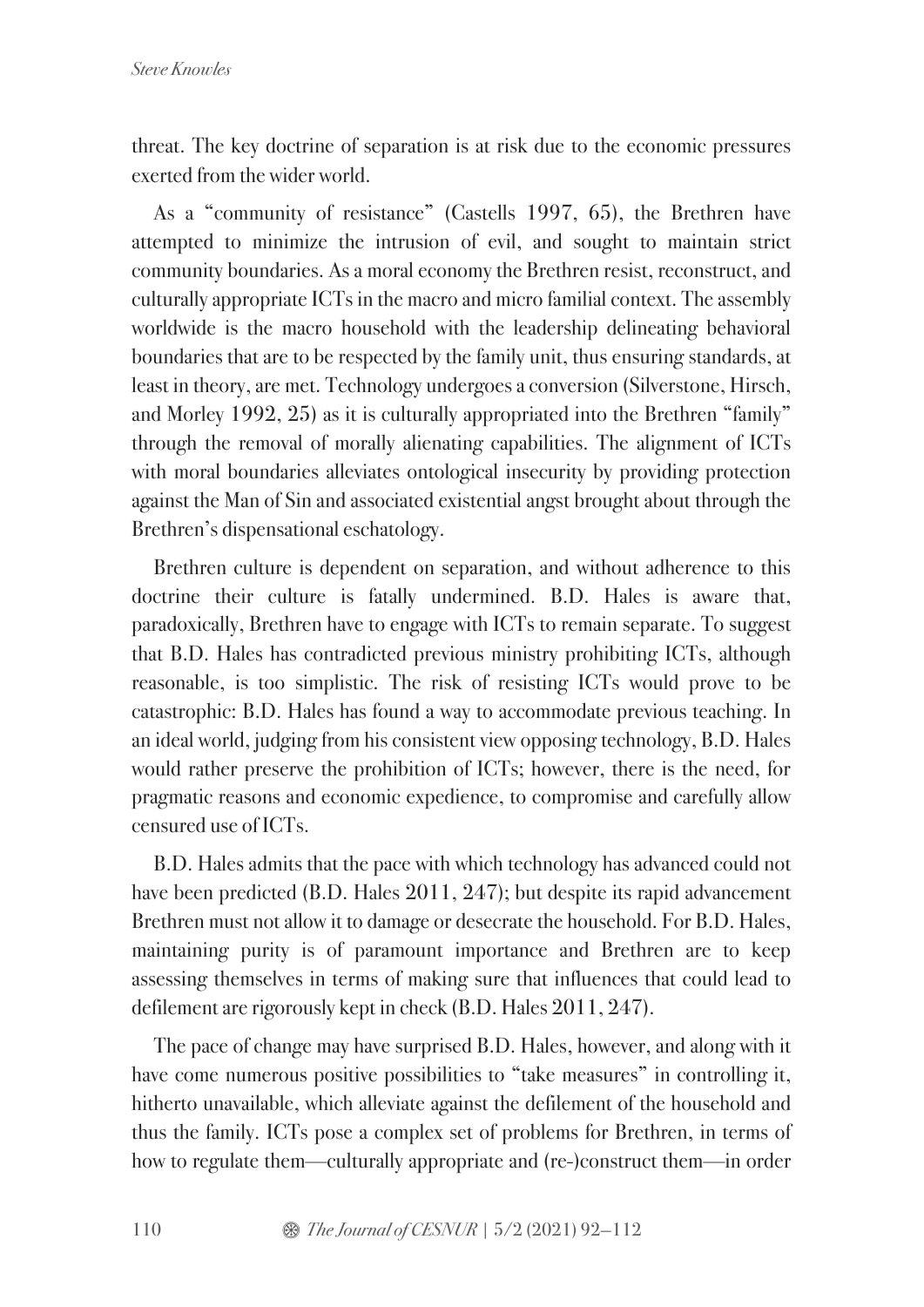to protect community boundaries (Silverstone, Hirsch, and Morley 1992, 20). This non-negotiable compromise is essential for the continued life and culture of the Brethren.

## **References**

- Bachelard, Michael. 2008. *Behind the Exclusive Brethren*. Melbourne: Scribe.
- Burnham, Jonathan D. 2004. *A Story of Conflict: The Controversial Relationship Between Benjamin Wills Newton and John Nelson Darby*. Carlisle: Paternoster Press.
- Campbell, Heidi A. 2010. *When Religion Meets New Media*. London: Routledge.
- Castells, Manuel. 1997. *The Information Age: Economy, Society and Culture. Vol. 2, The Power of Identity*. Oxford: Blackwell.
- Coad, F. Roy. 1968. *A History of the Brethren Movement*. Vancouver: Regent Publishing.
- Darby, John Nelson. 2010. *The Collected Writings of J. N. Darby*. *Doctrinal no.4, Vol. 15*. Chessington: Bible & Gospel Trust.
- Darby, John Nelson. 2011. *The Collected Writings of J. N. Darby*. *Ecclesiastical no.1, Vol. 1*. Chessington: Bible & Gospel Trust.
- Ferre, John P. 2003. "The Media of Popular Piety." In *Mediating Religion: Conversation in Media, Religion and Culture*, edited by J. Mitchell and S. Marriage, 83–92. London and New York: T&T Clark and Continuum.
- Gardiner, Alfred J. 1951. *The Recovery and Maintenance of the Truth.* Kingstonon-Thames: Stow Hill Bible and Tract Depot.
- Grass, Tim. 2006. *Gathering to His Name: The Story of the Open Brethren in Britain and Ireland*.Milton Keynes: Paternoster Press.
- Hales, Bruce D. 2002. *Ministry, Vol. 3*. Chessington: Bible & Gospel Trust.
- Hales, Bruce D. 2003a. *Ministry, Vol. 17*. Chessington: Bible & Gospel Trust.
- Hales, Bruce D. 2003b. *Ministry, Vol. 19*. Chessington: Bible & Gospel Trust.
- Hales, Bruce D. 2004. *Ministry, Vol. 29*. Chessington: Bible & Gospel Trust.
- Hales, Bruce D. 2009. *Ministry, Vol.84*. Chessington: Bible & Gospel Trust.
- Hales, Bruce D. 2010. *Ministry, Vol.100*. Chessington: Bible & Gospel Trust.
- Hales, Bruce D. 2011. *Notes of Meetings, Vol 107*. Chessington: Bible & Gospel Trust.
- Hales, John S. 1989. *Notes of Meetings, Vol. 24.* Hounslow: Bible & Gospel Trust.